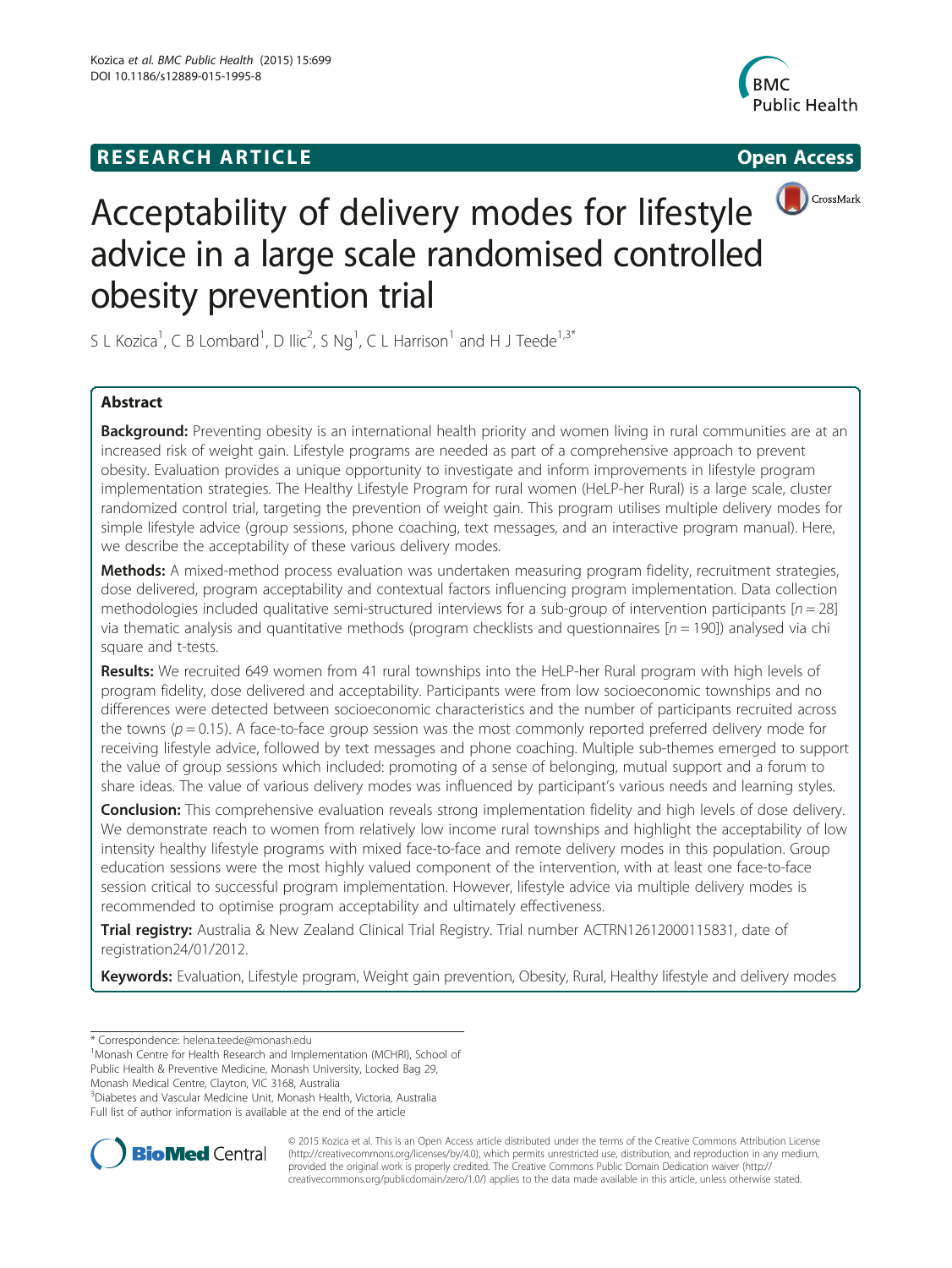# Background

The global obesity epidemic represents a great public health challenge. The Australian Preventative Taskforce has advocated the need for obesity prevention programs amongst all population groups [\[1\]](#page-10-0). Reproductive aged women are an important target group with longitudinal population data revealing high rates of unhealthy weight gain [[2\]](#page-10-0) and many barriers to participation in obesity protective behaviours [[3\]](#page-10-0). Furthermore, the prevalence of obesity is elevated in women living in rural settings in comparison to their urban counterparts [[4, 5](#page-10-0)]. Rural communities are often socio-economically disadvantaged, and have relatively poor access to primary health care services, resources and trained health professionals [[6\]](#page-10-0). The need for novel low cost lifestyle programs that can be implemented easily in such groups is critical, where greater program implementation challenges exist. Yet despite this urgency, few healthy lifestyle programs have been implemented in vulnerable target groups such as rural settings [\[7](#page-10-0), [8](#page-11-0)]. Furthermore, a systematic review highlighted that the efficacy of weight gain prevention programs in rural communities has yet to be established [\[9\]](#page-11-0).

The International Obesity Task Force highlights the need for monitoring and evaluating all obesity prevention and management programs [\[10](#page-11-0)]. In this context, evaluation should focus on the processes required to effectively establish and maintain evidence-based programs in real world conditions [\[11](#page-11-0), [12\]](#page-11-0) to inform policy and practice [[13\]](#page-11-0). Process evaluations through the rigorous documentation and assessment of implementation strategies, improves our understanding of the impact of a program and informs how each program component contributes to outcomes [\[14](#page-11-0)]. Process evaluations also assess program internal and external validity, generalisability to diverse populations and identifies factors (program specific and contextual) influencing consistency of program delivery with the protocol [\[13](#page-11-0), [15\]](#page-11-0). Common components of process evaluation include an assessment of program fidelity (the extent to which the program was implemented as per the protocol), dose delivered (the amount of intended components delivered), context (socio-cultural and physical environment), dose received (the extents to which participants actively engage with, interact with and/or used the program materials) and acceptability (primary and secondary audiences satisfaction with the program) [[13](#page-11-0), [16](#page-11-0), [14](#page-11-0)].

The value of conducting obesity prevention program evaluations has been established [\[17](#page-11-0)]. There has been multiple process evaluations of school based childhood obesity prevention programs conducted [[18](#page-11-0), [19](#page-11-0)], demonstrating their value and enabling replication of successful programs to maximise research investments and population benefit [\[20](#page-11-0)]. However, there is a current dearth of

process evaluations of adult obesity prevention programs, limiting understanding of the interplay between the underlying program theory, processes and outcomes. This information gap also curtails potential for translation of evidence into improved public health outcomes [[18, 9\]](#page-11-0). Further research and evaluation is clearly needed in this area.

Another key research gap is the value and "audience appeal" of obesity prevention programs in women overall and the acceptability of various modes of delivering lifestyle advice (face–to-face and remotely including resources, correspondence and mobile phones) [[21](#page-11-0)]. To our knowledge, there has only been one study which has assessed the acceptability of various delivery modes within an obesity prevention program. In this study the acceptability of delivery modes (group or correspondence delivery) were compared to controls, with significantly less women choosing to participate in face to face groups. However, the group delivery mode produced the largest short-term changes in weight [[21\]](#page-11-0). Thus, further exploration of the acceptability of remote delivery methods alone is warranted.

Understanding participant's value and preferences for various modes of delivering lifestyle advice, can inform translation and impact on participation rates and program reach, effectiveness and sustainability [[21\]](#page-11-0). In addressing these clear and important research gaps, we aimed to conduct a process evaluation within the context of a large scale rural obesity prevention program, measuring implementation fidelity, dose delivered, context, reach and acceptability of diverse delivery modes. This evaluation focused on informing the acceptability of obesity prevention program implementation strategies in general within complex systems.

#### Methods

# HeLP-her Rural program design and theory

The Healthy Lifestyle Program (HeLP-her Rural program) is an integrated community cluster randomised controlled trial (RCT) designed to prevent weight gain in a population of reproductive-aged women living in rural Victorian communities in Australia. Detailed study design methodology are comprehensively explained elsewhere [[22\]](#page-11-0). In summary, the program was designed to be low intensity and focused on participants making small long-term sustainable behaviour changes. In this program 41 rural communities were randomised to intervention or control groups. The control participants attended a single general group health information session. The intervention participants received lifestyle advice through mixed delivery modes including (i) limited personal contact: one group session and (ii) remotely, consisting of: one phone coaching session,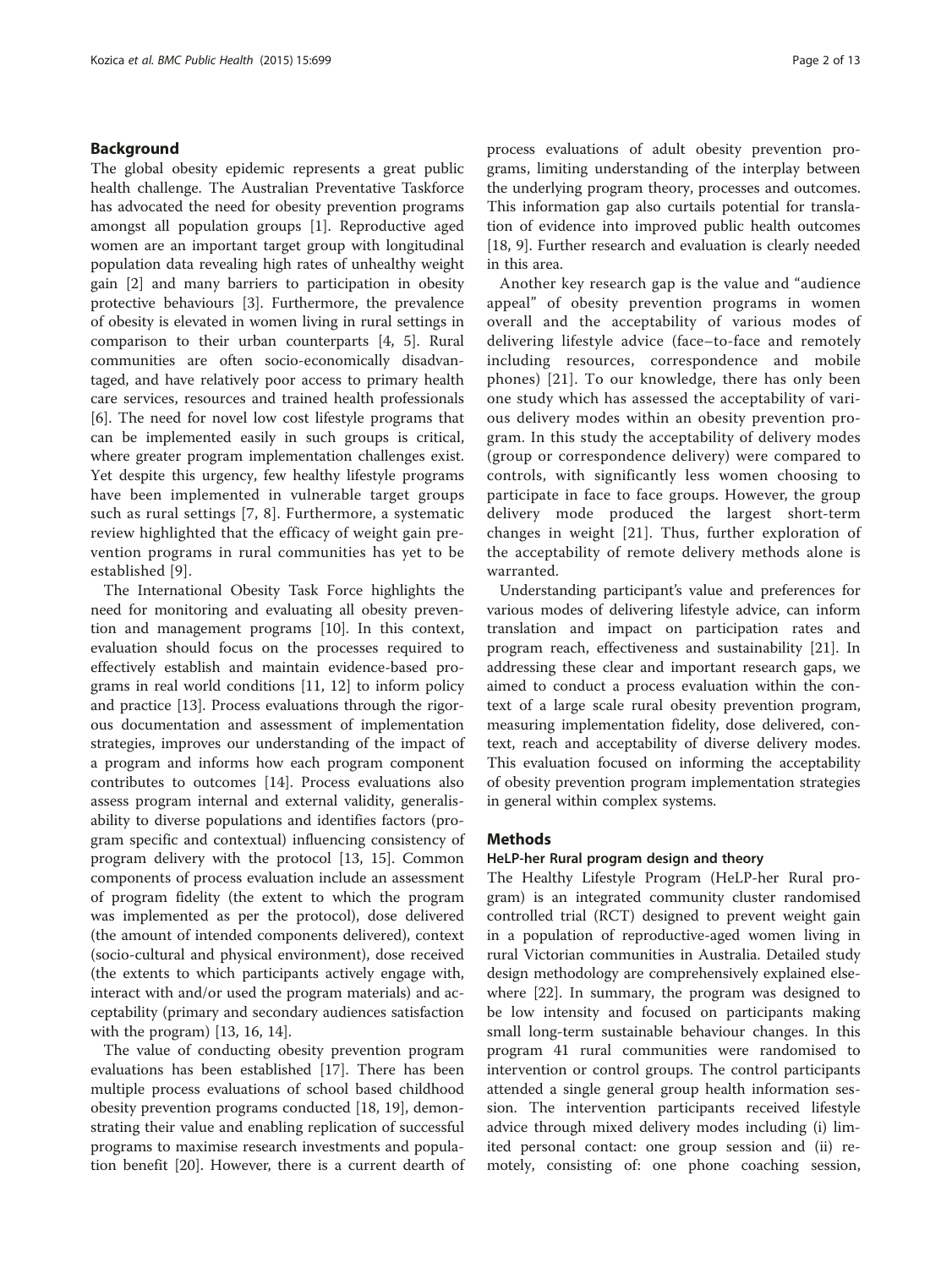monthly text message reminders and a program manual. The intervention content was based on the principles of building self-management informed by the selfdetermination theory [\[23\]](#page-11-0) and motivational interviewing [[24\]](#page-11-0). The primary outcome was the difference in weight gain between the control and intervention groups at 12-months.

#### Sample size calculations

The sample size calculations were completed a-priori as outlined in the published protocol [\[22](#page-11-0)] and clinical trial registry. In the calculation of sample sizes for the primary outcome (weight change over 12-months), adjustments were made for the clustered design prior to program recruitment. The variance inflation factor (VIF) used to achieve this was determined from the average cluster size and the Intra-Cluster Correlation (ICC). The trial was powered to detect a difference of 1.0 kg in weight between groups at 12 months, the weight difference achieved in our original trial (HeLP-her) [\[25](#page-11-0)] and the estimated population weight gain [[3](#page-10-0)]. The actual ICC calculated in the previous HeLP-her study was −0.02 using Generalised Estimating Equations, (GEE) [[26\]](#page-11-0), despite the negative value is assumed to be equivalent to zero. However we assumed some clustering in this setting although likely small and notably there was little published data to inform the ICC estimates in rural communities. Therefore, to detect an absolute difference in weight between groups, 196 women per intervention arm (control and intervention) were required to participate in the HeLP-her Rural program. Adjusting for the cluster design with a variance inflation factor (VIF) =1.28, cluster size of 15, and allowing for 20 % attrition over 1-year, we aimed to recruit a minimum of 600 women into 40 clusters of 15 women. To allow for inadvertent recruitment challenges 42 towns (clusters) were randomized.

#### HeLP-her rural program recruitment

Participant recruitment commenced in September 2012 and was completed in April 2013 (Fig. [1\)](#page-3-0). Program recruitment was underpinned by a comprehensive community communication and engagement plan [\[22](#page-11-0)]. Participant recruitment strategies were intentionally simple and low cost to reflect usual practice and centred on community integration within current structures. Participants were recruited through the distribution of an invitation letter and flyer to women, provided through primary schools, pre-schools, child care centres and health services in each township. All women aged 18–50 living within each of the 41 selected townships were invited to participate and to assist program recruitment research staff visited each township to provide information in person to participants.

### HeLP-her Rural program delivery and implementation

Multiple intervention components were utilised based on existing evidence of efficacy and feasibility [[25, 27, 28](#page-11-0)]. The delivery modes were designed to reinforce program messages, appeal to various learning styles and preferences and to maximise cost-effectiveness via delivering lifestyle advice remotely, whilst retaining some personal contact. The group education session provided an opportunity to receive personal contact, improve social support amongst participants and encouraged participants to set appropriate health goals based on personalised priorities. During this group session five simple healthy lifestyle messages related to weight gain prevention were presented by the program facilitator (e.g. try to eat 2 serves of fruit and 5 serves of vegetables per day, reduce soft drink intake and take a brisk walk for at least 30 min on most days of the week). Education was provided on building behavioural self-management capacity including: goal setting, action planning, addressing barriers, problem solving and relapse prevention skills. For example rather than advising women to eliminte takeaway food we focused on how they could prepare a healthy meal for the family, despite their multiple family and women commitments. At the end of the group education session participants had generated lifestyle goals and action plans based on their personal priorities and therefore had developed a personalised weight gain prevention strategy.

The program manual was incorporated to promote participants to self-manage their health behaviours though the completion of self-directed activities. Participant were required to document their health goals within their program manual. The phone coaching utilised client orientated counselling approaches and promoted behaviour change through exploring and resolving ambivalence [\[29\]](#page-11-0). Women unable to complete the phone coaching were mailed a summary sheet of the core messages provided. The text messages reinforced the program content and accountability [[30](#page-11-0)]. The primary outcome of HeLP-her Rural program was the difference in weight gain between the control and intervention communities at 12 months post program initiation.

#### HeLP-her Rural process evaluation design and theory

The evaluation ran parallel to the HeLP-her Rural program which monitored, documented and assessed program implementation processes [[16](#page-11-0), [31\]](#page-11-0). Specific dimensions of the process evaluation measured were; program fidelity, recruitment strategies, dose of the program delivered, program acceptability and contextual factors influencing program implementation. A logic model was developed to monitor the program evaluation, reflecting resources and activities (inputs), and underlying theory and anticipated program outcomes.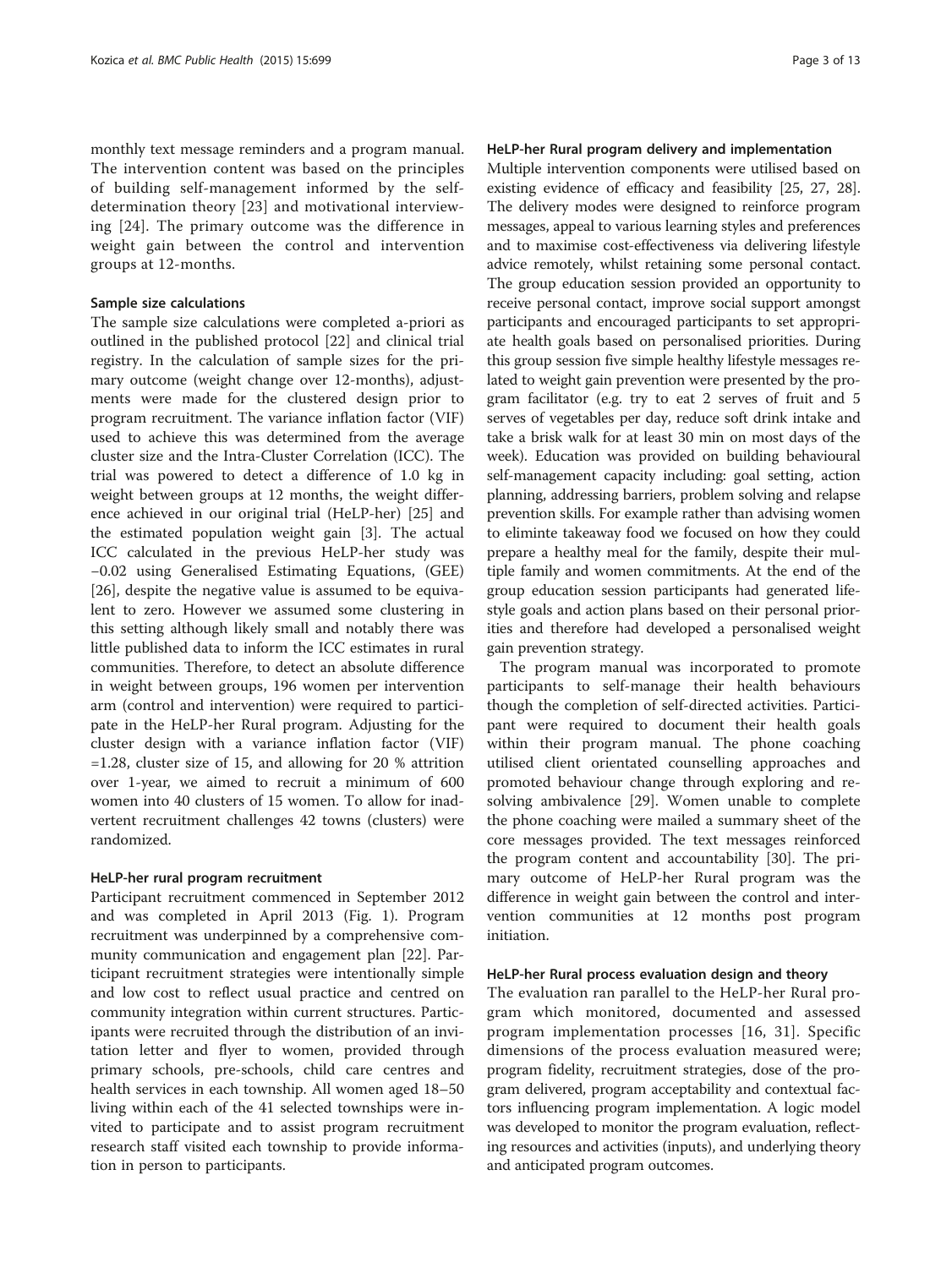<span id="page-3-0"></span>

The intervention study and the evaluation were approved by the Monash Health Research Ethics Committee for research involving humans, project No.12034B.

# Evaluation data collection methods

The evaluation utilised a mixed method data collection approach, recognising the synergistic benefits of both qualitative and quantitative research methods. Methodologies included qualitative semi-structured interviews with a sub-group of intervention participants and quantitative methods (program specific checklists and questionnaires) (Table [1\)](#page-4-0).

Four types of process evaluation data were collected here utilising qualitative and quantitative methods. This is comprehensive for this type of program evaluation. Data collection methods used included: 1) administration data, 2) checklists and observations completed by the research team, 3a) surveys and questionnaires completed by participants and 3b) qualitative semi-structured interviews [\[18\]](#page-11-0).

#### Administrative data and contextual data

To explore program reach and context, data from the Australian Bureau of Statistics (ABS) measuring Socio-Economic Indexes for Areas (SEIFA) of relative disadvantage was used. Potential scores ranged from 1–10 with a lower score indicating a greater level of social disadvantage relating to household total income, education attained and unemployment rates [\[32](#page-11-0)]. We categorised scores into four groups: SEIFA score 1–2, SEIFA score 3–4, SEIFA score 5–6 and SEIFA score >7. To determine the relationship between SEIFA indexes and the number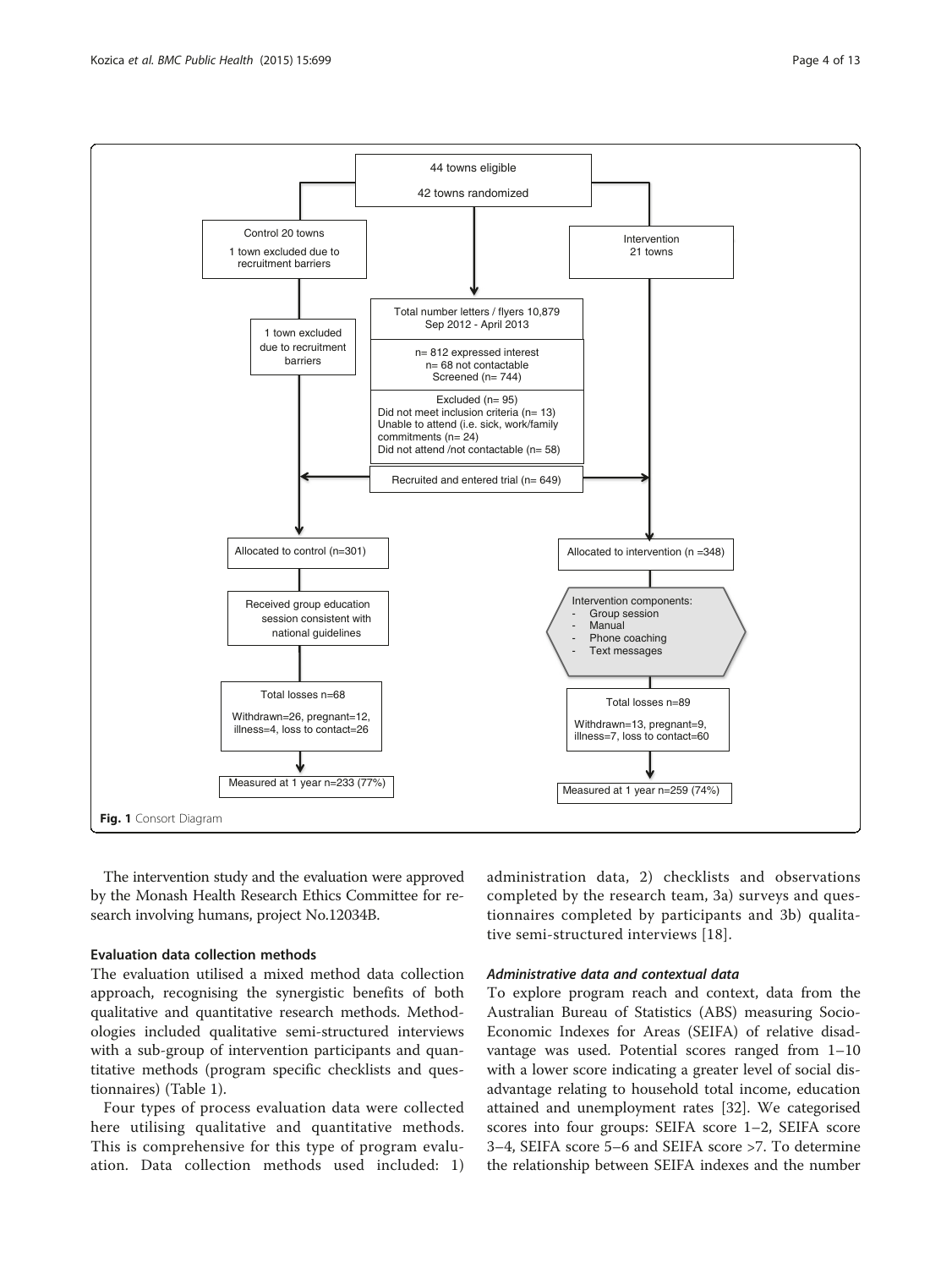| Outcome                                         | Measurement                                                                               | Type of data | 0 month | 6 month | l year |
|-------------------------------------------------|-------------------------------------------------------------------------------------------|--------------|---------|---------|--------|
| Program recruitment and reach                   | Devised program checklists                                                                | Ouantitative |         |         |        |
|                                                 | Australian Bureau of statistics<br>(Socio-Economic Indexes for Areas)                     |              |         |         |        |
| Program fidelity, dose delivered<br>and context | Devised program checklists,<br>administrative records, staff<br>observation and feedback. | Ouantitative |         |         |        |
| Dose received                                   | Participant interviews                                                                    | Oualitative  |         |         |        |
| Program acceptability                           | Participant interviews                                                                    | Oualitative  |         |         |        |
|                                                 | Program devised satisfaction<br>questionnaire                                             | Ouantitative |         |         |        |

<span id="page-4-0"></span>**Table 1** Summary of the HeLP-her Rural program methodology and data collection time points

of program participants recruited from each township, statistical data analysis was performed in consultation with a biostatistician using SPSS version 19.0 for Window [[33](#page-11-0)]. A two-sided value of 0.05 was considered statistically significant. Comparisons between sub-groups were explored using a one-way ANOVA and post-hoc Scheffe test with SEIFA index the between-subject factor.

Building on this, we explored the relationship between participant's perceptions of the supportiveness of their environment and SEIFA index of their township. Participant's perceptions of the supportiveness of their environment measured via a baseline questionnaire, "do you believe your local area takes an active role in promoting healthy lifestyle to women". Exploration of the relationship between participant's environment and SEIFA scores were tested using chi-square (categorical data).

# Program checklists and staff observations

Devised program specific evaluation checklists, research team field notes and staff observations were utilised to evaluate program fidelity, dose delivered and program context. Program checklists were informed by previous literature and pilot tested and modified during the early phases of implementation [[34](#page-11-0)–[36](#page-11-0)]. The checklists documented recruitment strategies used, the time taken to deliver the program sessions, the program activities

Table 2 Quantitative results on different delivery modes at 12 months

| How helpful were the following HeLP-her Rural program components? |                     |             |            |         |  |  |  |
|-------------------------------------------------------------------|---------------------|-------------|------------|---------|--|--|--|
| $(n = 190)$                                                       | Mean score $\pm$ SD | Not helpful | Moderately | Helpful |  |  |  |
| Group session                                                     | 3.6(0.9)            | 10.2 %      | 27.8%      | 62.7 %  |  |  |  |
| Text messages                                                     | 3.5(1.1)            | 9.8 %       | 28.4 %     | 61.7%   |  |  |  |
| Phone coaching                                                    | 3.2(1.1)            | 12.9%       | 36.4 %     | 50.9%   |  |  |  |
| Program manual                                                    | 3.2(1.1)            | 16.1 %      | 37.8 %     | 45.9%   |  |  |  |

Results presented for intervention participants only in descending order Mean score on a likert scale of  $1-5 \pm SD$ 

Results additionally presented as relative frequencies (%)

completed, number of people completing all activities, participant engagement and barriers and enablers to delivering health information. The checklists further included a set of core intervention components that needed to be delivered by the program facilitator during the group education session and phone coaching.

This program was delivered by research staff (health professionals) working in pairs; with one staff member facilitating the group education sessions, with the other observing and recording their observations. The staff member observing the delivery of the group education session provided feedback to the program facilitator, ensuring consistency of program delivery across all communities. Fidelity was addressed by all staff undergoing a one day training workshop, receiving on-going support and the use of standard delivery resources. During training staff were advised of the core elements to be delivered and where they could adapt the program to their local audience.

# Interviews, surveys and questionnaires completed by participants

Surveys and questionnaires: quantitative data All program participants (control and intervention) were invited to complete validated and devised questionnaires at baseline and 12-months post program enrolment. Questionnaires included items on demographic characteristics, socio-cultural and physical environment, health status (psychological and physical), food intake and physical activity. To assess program satisfaction and acceptability participants completed a program devised satisfaction survey and ranked each intervention component (group session, text, phone coaching and program manual) on a likert scale  $(1–5)$ , where  $1 = not$  at all helpful to 5 = extremely helpful. To see if there were differences in satisfaction scores across the various program components paired T-tests were conducted. A two-sided value of 0.05 was considered statistically significant. Data was analysed using SPSS version 19.0 for Window [[33](#page-11-0)] with results presented as means and frequencies.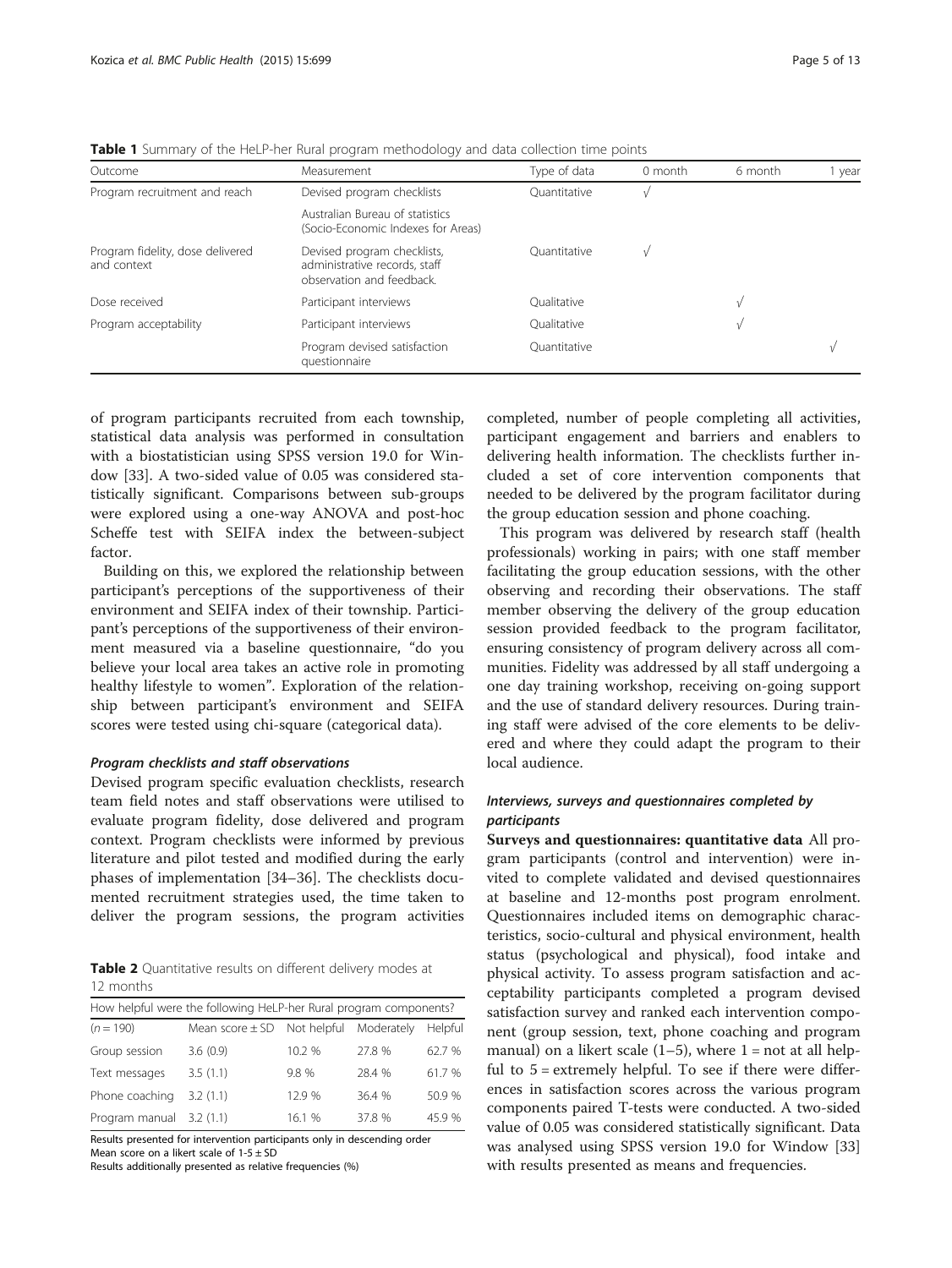Qualitative semi-structured interview sampling, methods and analysis The acceptability of each program component was assessed through qualitative semi-structured interviews conducted in a sub-group of intervention participants only at six months post intervention commencement. A criteria-based, purposive sampling approach was performed regarding the following criteria; 1) towns allocated to receive the intervention only, 2) local government region (equal representation across all five local government regions involved) and 3) town population size (2000–7500). Twelve towns were eligible for participation in the qualitative sub-study and six were randomly selected for participation. All participants from the six selected communities were invited to participate in the semistructured interviews.

# Exclusion criteria for the semi-structured interviews

Participants who did not receive the full intended dose of HeLP-her Rural program (initial group session X 1, phone coaching session X 1 and received both the program manual and SMS text messages) were not eligible for participation in the semi-structured interviews. This was because the focus of the semi-structured interviews was to determine the acceptability of the various HeLP-her Rural program components. Subsequently, control participants were also excluded as they did not receive the various intervention components.

#### Semi-structured interview conduct

All participants were provided with information regarding their involvement in the qualitative semi-structured interviews, prior to participation. Written consent was provided by all participants and a letter and follow–up phone call sent to consenting volunteers. To ensure consistency between all interviews a single researcher conducted all interviews guided by a developed interview guide (Additional file [1](#page-10-0)). The interview guide focused on 5 broad topics; 1) Motivation for program attendance and program expectations, 2) Impact of the HeLP-her Rural program on the broader community, 3) Behaviours change achieved, 4) Exploration of program engagement and utilisation of the various program components and 5) program satisfaction. The interview questions were pilot tested and reworked throughout the interviews allowing for exploration of new ideas and themes. In this manuscript, the qualitative data presented focused primarily on program satisfaction with other qualitative findings to be published elsewhere. This manuscript also reports on quantitative data relating to program fidelity, recruitment, retention and dose delivered.

Those who agreed to participate were interviewed by phone for 25–50 min. Interviews were conducted until

data saturation, determined when no new ideas emerged from the interviews, as per standard methods [\[37\]](#page-11-0). All qualitative semi-structured interviews were audio-taped and transcribed verbatim. De-identified transcripts were thematically analysed independently by two investigators. Analysis was conducted prior to knowing whether the intervention had been effective at preventing weight gain. In depth discussions of emerging themes took place before a final iteration of the results was agreed upon between investigators. An independent qualitative researcher was included to counteract the dual role of the researcher delivering and evaluating the program.

#### Results

# Quantitative data reported by those completing the intervention

# Reach and recruitment

Participant recruitment commenced in September 2012 and was completed in April 2013 (Fig. [1](#page-3-0)). Overall, 649 women were recruited to the RCT in the control  $(n = 301)$ and intervention group ( $n = 348$ ) with a mean baseline age and BMI of  $39.6 \pm 6.7$  years and  $28.8 \pm 6.9$  kg/m<sup>2</sup> respectively, with no significant difference between groups. This represented approximately 7–10 % of the eligible target population (Fig. [1](#page-3-0)). The number of participants recruited was sufficient to meet statistical power calculations, in order to detect a true difference in weight gain between groups at 1-year post study commencement. Based on predefined exclusion criteria, less than 12 % of participants  $(n = 95)$  were excluded post screening. Reasons for exclusion included pregnancy, breastfeeding, taking weight control medication, diagnosis of a serious physical or psychological condition or were not contactable.

#### Program retention

At 12 months, 259 women completed the intervention arm (75 %) with 89 withdrawals primarily related to pregnancy as well as non-completers. Of these 259 women who completed the intervention, 190 women completed the associated satisfaction evaluation questionnaires at 12 months. At 12 months, 233 control participants remained in the study (77 %) with 68 withdrawals primarily related to pregnancy as well as non-completers.

#### Socioeconomic status of participating towns

We reached women from 41 small rural Victorian townships with diverse socioeconomic statuses. SEIFA indexes for relative disadvantage varied between scores of 1–7 (Fig. [2](#page-6-0)). Overall, included in the HeLP-her Rural program were 12 townships with a SEIFA index of 1–2; 19 townships with a SEIFA index of 3–4; 8 townships with a SEIFA index of 5–6 and; 2 townships with a SEIFA index of greater than 7. The mean number of participants reached in each township was  $15.8 \pm 6$ . There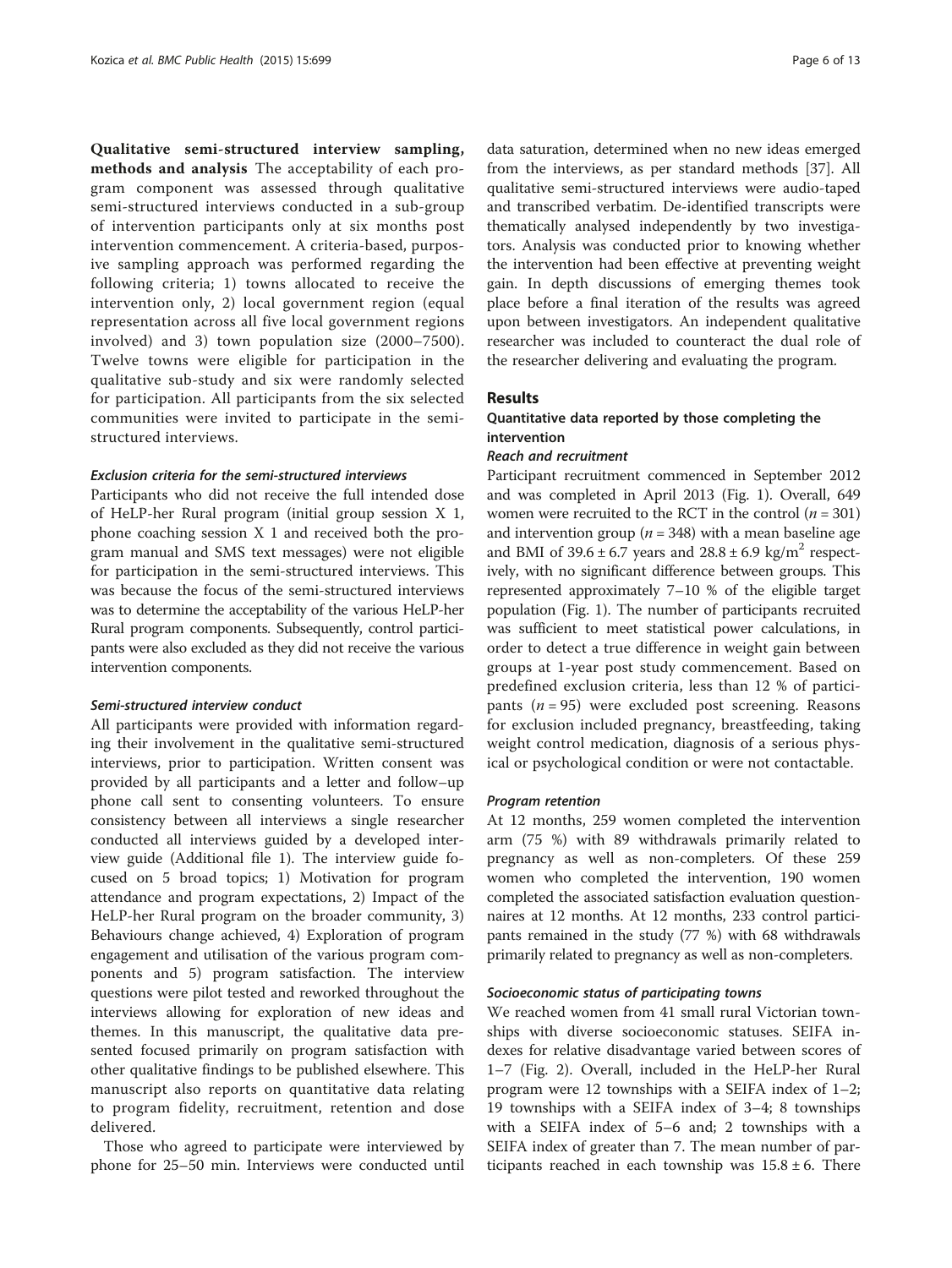<span id="page-6-0"></span>

tical difference was present between SEIFA indexes and the number of participants recruited from each township ( $p = 0.15$ )

was no statistical difference present between SEIFA categories and the number of participants recruited from each township ( $p = 0.15$ ).

In addition, no statistical significant differences existed between SEIFA categories (SEIFA score 1–2, 3–4, 5–6 and >7) and participant's perceptions of environmental supportiveness for promoting healthy lifestyles ( $p = 0.3$ ).

# Control group dose delivered

The intended dose for control participants was the attendance of one group education session. Overall, 96 % of the control participants ( $n = 289$ ) attended the group education session.

# Intervention dose delivered

The intended dose delivered for the HeLP-her Rural intervention arm included: one group education session, receiving a program devised manual, one phone coaching session and monthly text messages. The group education session was attended by 98 % of the intervention participants ( $n = 341$ ). During the group education sessions all participants engaged with the program manual and completed self-management activities with support from the program facilitators. Most group education sessions were delivered within 45–60 min. Phone coaching was completed by 74 % of participants and the average numbers of calls taken to complete phone coaching was 2.84. Text messages were received by 323 intervention participants with 23 participants receiving the same information via mailed post cards, as they reported not having mobile phone. Results on dose received are

published elsewhere [[38](#page-11-0)]. In summary, in-depth semistructured interviews with HeLP-her Rural program participants revealed a high level of program dose received, with almost all interviewees reporting that the program supported them to initiate behaviour change. Factors which influenced behaviour change initiation and continuation included realistic program expectations and the participant's ability to apply the core program elements including: setting small, achievable behaviour change goals, problem solving and using self-management techniques.

#### Fidelity

Adherence to the Help-Her Rural program protocol [[22](#page-11-0)] was high with all program components delivered as planned to both the control and intervention groups, confirmed through administrative data, completion of program checklists and staff observations. The program checklists completed during the delivery of the group education sessions (intervention arm), confirmed that the five simple program health messages had been discussed amongst the group and that participants had an opportunity to develop and document their personalised health goals. Thus, each participant set a personalised weight gain prevention strategy within their provided program manual.

Furthermore, all program facilitators received specific program training, attending a compulsory one-day training workshop (August 2012). During this workshop the underlying program theory was discussed in depth (selfdetermination and cognitive behavioural theory) and motivational interview training was provided.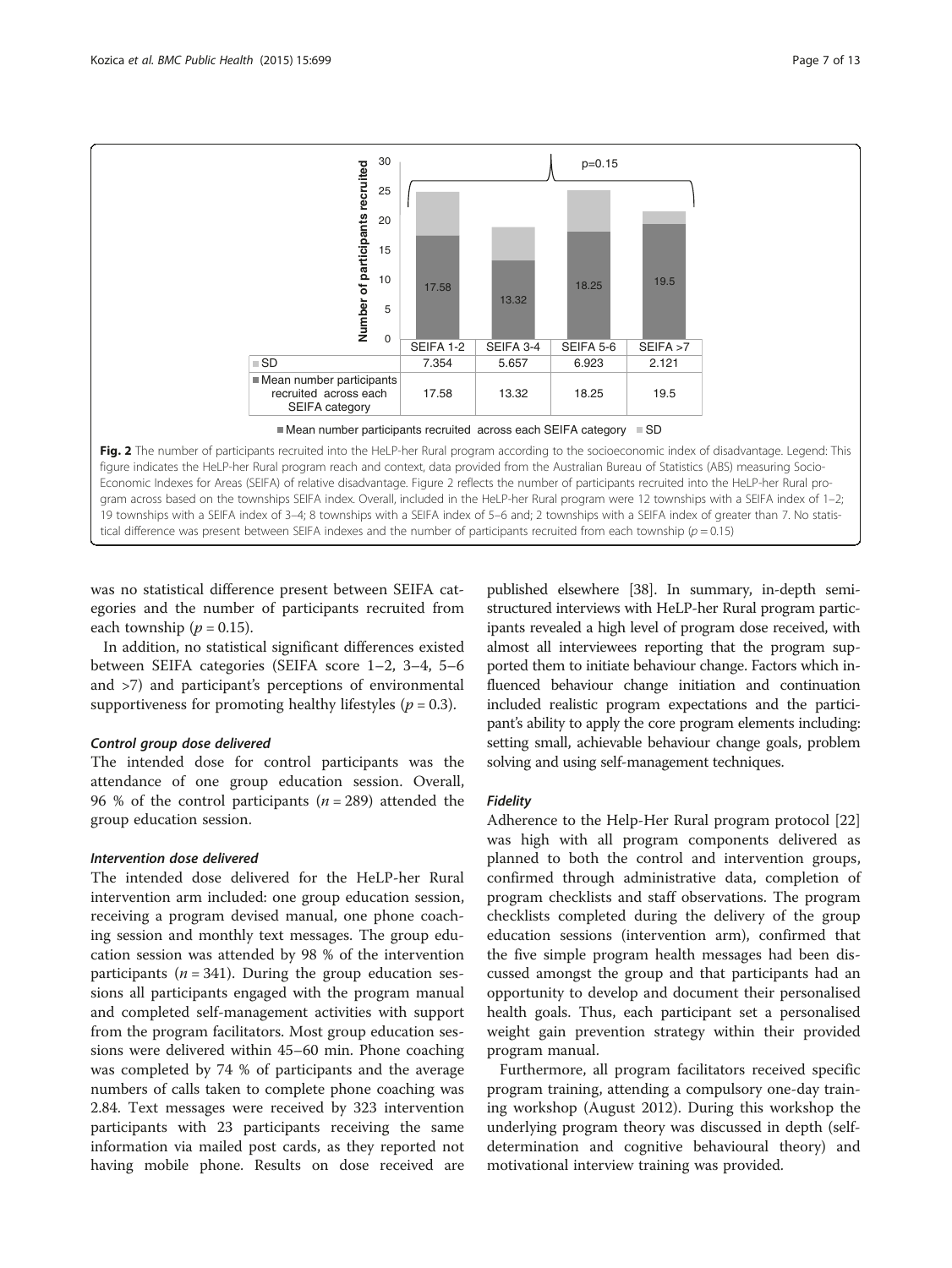#### Program context

Contextual factors influencing program delivery were documented via researchers completing program devised checklists. The completed checklists indicated that there were a greater number of enablers to program delivery, in comparison to barriers (across control and intervention communities). Observed program contextual enablers included, an interactive and interested group, indicated by participants being actively involved in group discussions and asking numerous questions, evidence of social interactions, friendships, and participant's encouraging each other during the session. The most frequent barrier to program delivery included reduced group size limiting group discussions and significant background noise made by children present at the sessions, distracting program participants and the program facilitator. However, study design and sample size limited group size in each town and other barriers were addressed by one staff member looking after the children, whilst the other delivered the program to participants.

#### Program acceptability: quantitative results

Program satisfaction was measured quantitatively by questionnaire at 1-year on a likert scale of 1–5 with a higher score indicating greater participant satisfaction. The mean  $\pm$  SD score (intervention participants only) for the group session  $(3.6 \pm 0.9)$ , text messages  $(3.5 \pm 1.1)$ , phone coaching  $(3.2 \pm 1.1)$  and program manual  $(3.2 \pm 1.1)$ 1.1) Table [2.](#page-4-0) To assess if there were differences in satisfaction scores across the various program components paired T-tests were conducted. Results revealed that participants reported greater satisfaction with the group session in comparison to the phone coaching  $(P < 0.00)$ and the program manual ( $P < 0.00$ ). Text message satisfaction was higher than the phone coaching  $(P < 0.00)$ and the program manual ( $P < 0.00$ ) with phone coaching scores reduced in comparison to all other components except for the program manual ( $P = 0.63$ ). There was no statistical difference found between satisfaction scores for the group session and text messages ( $P = 0.13$ ).

#### Qualitative results

Data saturation for all themes and sub-themes was achieved following 28 participant interviews with a mean age of  $39.9 \pm 6.2$  years and BMI of  $28.6 \pm 5.2$  kg/ m2 . Participants were representative of all intervention communities.

#### Program acceptability: qualitative results

Participants demonstrated a uniform preference for group face-to-face education as the most preferred delivery mode, followed by text messages and phone coaching. The acceptability of the program devised manual's value varied between intervention participants. Additional supportive quotes can be found in (Additional file [2](#page-10-0)). Qualitative findings were consistent with our quantitative findings collected at 12 months, supporting the usefulness of the various intervention components and suggesting that face-to-face education was the preferred mode of delivering lifestyle advice.

### Group education sessions

A recurrent key theme across participant interviews was that the group education session was the most valuable intervention component. Multiple sub-themes emerged to support the value of group sessions, the most prominent was that group sessions promoted a sense of belonging.

# "It made me realise everyone's trying to do this and you're not in it alone"

This peer interaction was described as particularly important amongst women living in isolated rural communities. Participants also explained that group session provided an opportunity for participant's to share ideas and solutions to overcome barriers to achieving a healthy lifestyle. The sense of group therapy and camaraderie was a motivating factor in initiating lifestyle modifications.

# Phone coaching and text messages

Numerous sub-themes arose from our data endorsing the benefits of utilising phone coaching within a lifestyle intervention. Participants described that phone coaching provided an opportunity to receive personalised health advice and to resolve questions about the program content. Phone coaching and text messages promoted lifestyle change as they "reminded" participants to selfmonitor lifestyle choices and reinforced program messages. Additionally, these initiatives promoted a sense of program "support" and fostered program commitment within participants.

"It was just a reminder that someone was there wanting to support us if we were struggling".

A small number of participants did not view the phone coaching and text messages as valuable. A described drawback of the phone coaching was that the lifestyle advice discussed was "repetitious" and another participant reported "I'm just not good on the phone". Limitations of text messages were often related to issues with phone reception, "we live in the bush and mobile phone coverage is poor" and issues with text messages arriving at "inappropriate" times. Other participants revealed that the text messages were "easy to ignore", "delete" and that they "didn't take enough notice of them". Some women explain that the text messages were of limited value as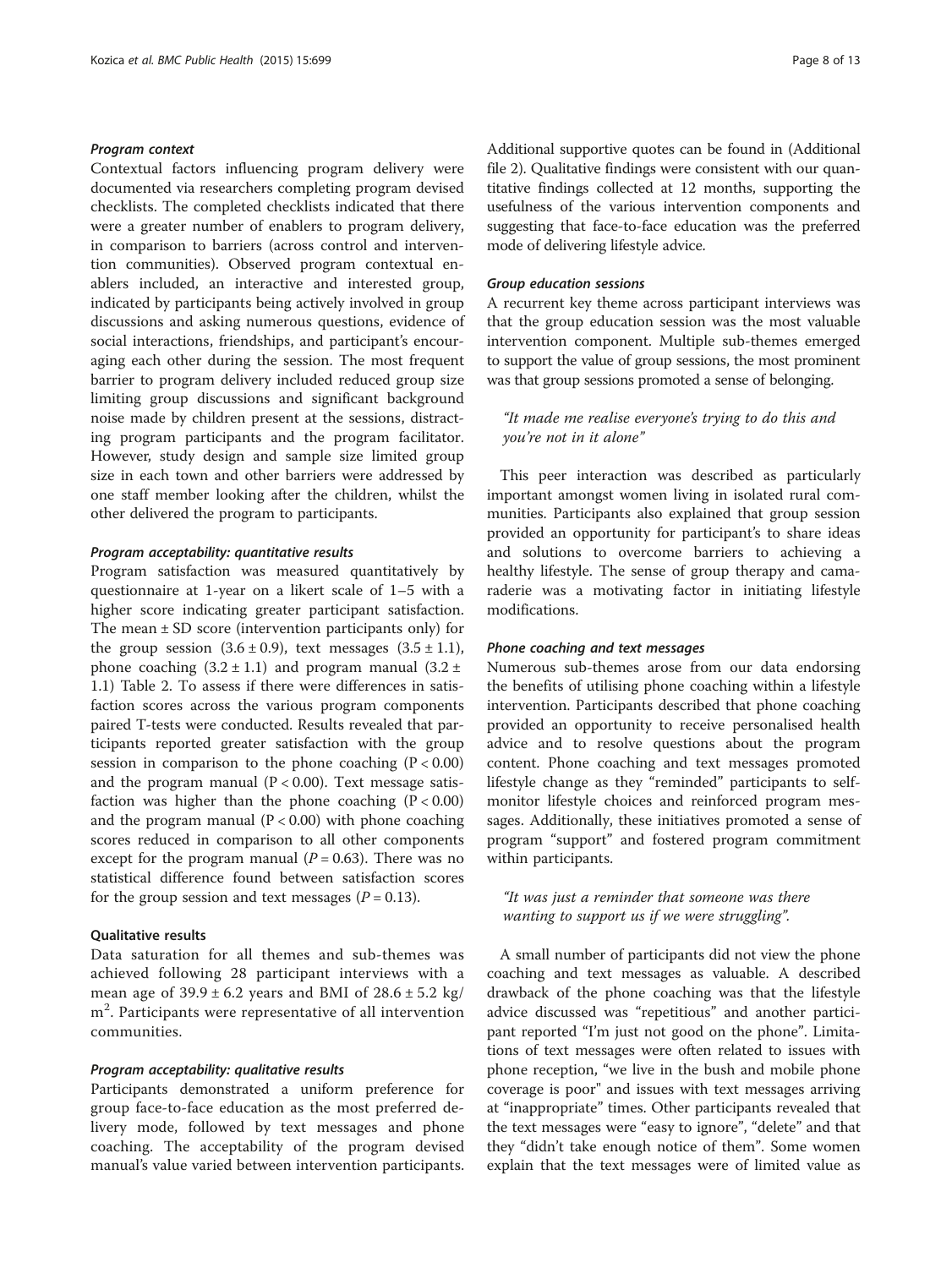<span id="page-8-0"></span>they would prefer a more "personalised" approach and favoured "talking to someone".

#### Program manual

The overarching theme regarding the usefulness of the program manual was that the acceptability varied greatly amongst participants. Approximately half of the program participants interviewed perceived the manual as very "helpful" as it provided informative lifestyle advice that could be "revisited" and "referred back to" and incorporated useful self-management activities such as "setting goal" and problem solving activities.

The majority of women who did not complete the activities, perceived the manual as not being valuable. Emerging sub-themes identified as barriers to greater uptake of the manual included lack of time, multiple commitments, poor literacy skills and the manuals passive written format. However, it was suggested that a strategy to promote better compliance and utilisation of the manual, would be to allocate specific times in sequential group sessions to complete the manual activities.

# Overall qualitative participant feedback on various program components

The value of utilising multiple delivery modes (face-toface and remote) resonated strongly with participants. Participant's agreed that the combination of various program components led to behaviour modifications and improved program acceptability, revealing that "it's a complete" program and "it all works together".

"I think that it's [all] those little things that get you more motivated, as otherwise you just forget about it and…fall back into your usual routine".

However, the value of the group session in combination with other components was a repeated theme.

"I found the group session brilliant. I got probably the most out of that and then…combination of text messages and phone call".

Interviewees also explained that "people have different learning styles", and "preferences" which influences how they will respond to different delivery modes. Participants emphasised that as "every individual is just so different and different things work for different people" they "wouldn't remove any" HeLP-her Rural program components in the future.

# **Discussion**

The evaluation results from the HeLP-her Rural program highlight the acceptability of delivering healthy lifestyle programs via mixed face-to-face and remote delivery modes. We reached women experiencing relative socioeconomic disadvantage and report a high level of program fidelity, dose delivered and program acceptability. The most commonly preferred method of receiving lifestyle advice was via the face-to-face group session. Whilst text messages and phone coaching also had high reported value, they appeared to be most helpful when used in combination with face-to-face contact. Overall, participants emphasised that the combination of various delivery modes maximised program acceptability and value. Based on our evaluation findings, key learnings to optimise the future implementation of the HeLP-her Rural program are described in Table 3.

In this healthy lifestyle program, we have engaged women from broad socioeconomic backgrounds including the most socially disadvantaged communities in the State of Victoria, Australia. This is in contrast to previous literature highlighting the challenges of engaging low income population groups into research trials [\[39](#page-11-0)], with most weight trials in women attracting highly educated participants of high socio-economic status, who are not representative of the total population [\[40, 9](#page-11-0)]. Here we also report no clear relationship between program reach and socioeconomic status of the townships as it appears this locally delivered, community based low intensity program appealed to women of relatively low income backgrounds. This is important, as people experiencing social disadvantage are more likely to be obese, as a result of reduced physical activity participation and poorer diet quality [[41, 42\]](#page-11-0). Potentially, the

Table 3 The key evaluation learnings to improve the implementation of the HeLP-her Rural program

- High program satisfaction was achieved through combining face-to-face and remote delivery modes.
- Good uptake of phone coaching was achieved within the HeLP-her Rural program through providing flexible session times, scheduling phone coaching time in advance.
- Phone coaching uptake could be improved by research staff clearly explaining to participants the aim and personal benefit of phone coaching at program commencement. Additionally, there is a need to address participants concerns and a need to set realistic outcome expectations prior to phone coaching.
- Program manual use varied greatly with many reasons reported including: lack of time and motivation, forgetfulness, poor literacy levels and personal preferences for more interactive modes of receiving health information. Alternatives to the paper based program manual such as electronic versions or social media forums should be considered where participants might choose the resource that is most relevant to them.

<sup>•</sup> Simple low cost participant recruitment strategies were effective in recruiting rural women into a healthy lifestyle program (i.e. the distribution of flyers to women provided through primary schools, pre-schools and health services, media releases and researcher presence in each community). Multiple pathways and repeating recruitment methods may capture those women who are contemplating joining programs.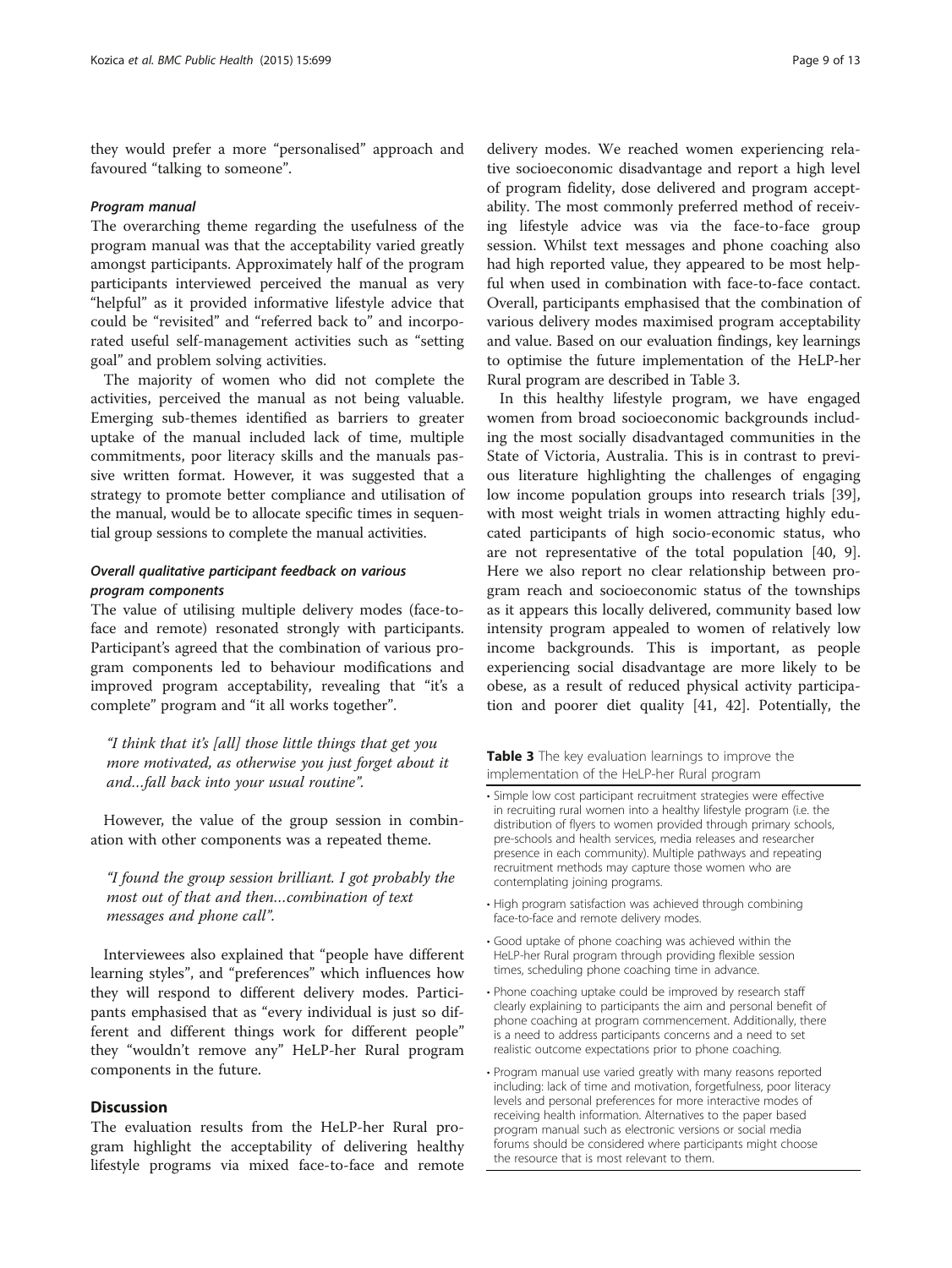variation in participant numbers recruited across the 41 townships was influenced by multiple socio-cultural influences such as the presence and engagement of local community champions, social norms, partnerships, program awareness and accessibility [\[39](#page-11-0), [43\]](#page-11-0). The current results are encouraging and in future greater investigation is needed to identify sociocultural influences and optimise program engagement strategies in low income communities.

Multiple strategies were employed to ensure high program fidelity and dose delivered. We report high program fidelity as result of all program facilitators attending program specific training and standardisation of resources used during program delivery. Dose delivered has been shown to be a limiting factor in intervention success with results from an intensive obesity prevention trial, reporting that only 50 % of participants received the intended program dose [\[44\]](#page-11-0). The literature consistently demonstrates low adherence and reduced dose delivered in high intensity face-to-face programs limiting feasibility and effectiveness of intensive programs [\[28](#page-11-0)]. We deliberately designed a low intensity intervention program with mixed delivery modes including both faceto-face and remote delivery modes to reduce participant burden and were able to optimise adherence and dose delivered. We also addressed common barriers to attendance and participation which limits dose delivered, such as inconvenient times, childcare and transport by offering multiple delivery times and using local familiar settings such a schools, and allowed toddlers to attend with mothers. We achieved high levels of phone coaching compliance through offering flexible phone coaching times (evening phone coaching conducted), making multiple calls to participants and scheduling phone coaching time in advance strategies which have been used in weight management programs in young women [\[45](#page-11-0)]. Our results suggest that program design with some face–to-face content but low participant burden and mixed delivery mode optimises program acceptability of lifestyle obesity prevention programs.

Supporting the value of utilising various delivery modes, two systematic reviews have reported increased program efficacy with combined program delivery modes [[46, 8\]](#page-11-0). Prior to the current study, there was limited evaluation of the acceptability of isolated individual program components such as texts and phone coaching. Most programs include multiple components and do not include process evaluations, making the value of individual components difficult to ascertain [[46](#page-11-0), [47\]](#page-11-0). Here we advance the literature by demonstrating that face-to-face delivery, combined with other modes including phone coaching and text messaging are valued by participants. This is consistent with the very few interventions that investigated efficacy of phone coaching and text

messaging, which found that these approaches were most efficacious when supported by face-to-face group sessions [[48, 46\]](#page-11-0). This current research affirms the combined delivery modes in the HeLP-her Rural lifestyle program and informs delivery modes for use in future lifestyle interventions. However, greater research exploring the acceptability of various modes of delivering lifestyle advice during formative evaluations and pilot studies is warranted.

Regarding face-to-face delivery, group-based healthy lifestyle programs appear advantageous at the individual and systems level. A systematic review revealed that group-based education sessions produced significantly greater weight management effects over 12 month, compared to individual based treatments [\[48](#page-11-0)]. These programs are a resource and cost effective delivery mode for health information and enhance the opportunity for social support [\[49](#page-11-0), [50](#page-11-0)], as social networks can encourage positive health behaviours, improve self-worth and individual perceptions of control [[51\]](#page-11-0). Furthermore, group education creates a sense of belonging, illustrating to program participants that it is "normal" to struggle to achieve healthy lifestyles. The enhanced sense of belonging promoted by group education is important in rural settings, with increased risks of social isolation [\[52](#page-11-0)]. However, as rural women are high users of mobile phones and "remote counselling" has been shown to be efficacious in a recent systematic review [[53](#page-11-0)], combination of group and mobile phone delivery appears ideal [[54, 55](#page-12-0)]. Remote delivery modes also minimise participant burden associated with travel to group sessions [[21\]](#page-11-0). Interestingly, our quantitative findings indicated that phone coaching satisfaction scores were lower than face-to-face group sessions and text messages, highlighting the benefits of utilising diverse delivery methods. Whilst we have demonstrated the benefit of group faceto-face program delivery, exploration of the optimal balances and frequency of supplementary text messages and phone calls is still needed. Additionally, further exploration of program acceptability and methods of delivering lifestyle advice during formative evaluations and pilot studies is also warranted.

#### Challenges and lessons learned

The HeLP-her Rural program is one of the largest prevention trials in Australia presenting logistical challenges but providing an opportunity to learn valuable translation and scale-up lessons. To ensure our evaluation would yield useful and reliable results, extensive preplanning was essential. Vital components included defined evaluation questions, aligning the evaluation with program objectives and prioritising and building an evaluation plan within our program resources (staffing, time, funding and logistics). Table [3](#page-8-0) summarises the key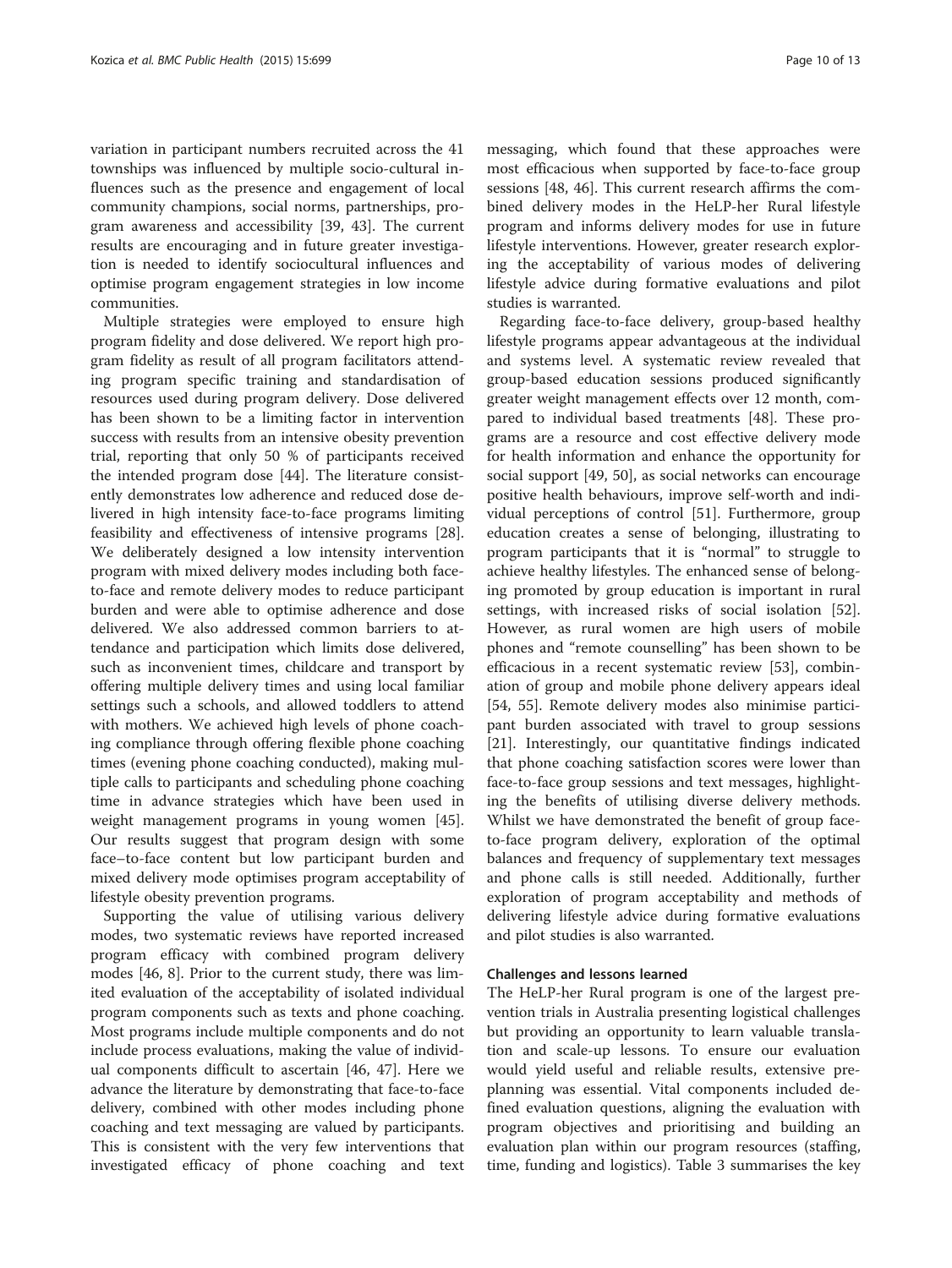<span id="page-10-0"></span>evaluation learnings to improve the future implementation of the HeLP-her Rural program.

# Strength and limitations

Strengths of the current study included the application of a mixed-method evaluation approach to a rigorously designed large-scale obesity prevention RCT, targeting a healthy population at risk of weight gain. The use of robust qualitative data analysis methods (theoretical framework and two independent staff conducted analysis) and a range of quantitative data collection tools (administrative data, checklists and questionnaires) strengthened results. Moreover, the purposeful sample utilised in the qualitative data collection increases the generalisability of the results to the wider RCT cohort. We chose to focus on the acceptability of numerous delivery modes for lifestyle advice, as this was a key gap in the literature [\[20, 21\]](#page-11-0) and can inform the design of future healthy lifestyle programs. We note that the acceptability of the HeLP-her Rural program was not explored in control participants, as they did not receive the active intervention components. However, data pertaining to dose delivered, context and fidelity was recorded for control participants and included within this manuscript. In order to improve program recruitment we believe that more intensive recruitment methods could have increased program uptake, however ethically we were unable to recruit more women than required. Limitations of this study include that our program checklists exploring program fidelity and contextual influences were completed by research staff involved in the trial rather than independent evaluators. In addition fidelity to motivational interviewing theory was not assessed. Exploration of the different delivery modes for healthy lifestyle advice using quantitative and qualitative data were not collected at the same time point.

# Conclusion

Broad scale evaluations of healthy lifestyle obesity prevention programs are not routinely conducted, limiting the ability to maximise on research investments and translate evidence into practice to address the obesity epidemic. Here, results from a comprehensive evaluation of a lifestyle obesity prevention program, demonstrate strong fidelity and high level dose delivery. We reached women from relatively low income rural townships and highlight the acceptability of combined delivery modes including mixed face-to-face and remote delivery modes in this population. Group education sessions were the most highly valued program component and including at least one face-to-face session within a healthy lifestyle program appears integral. Phone coaching and text messages were also valued delivery modes, reinforcing program messages and encouraging commitment to the program. Delivery of lifestyle advice through multiple delivery modes is recommended to optimise program acceptability and ultimately effectiveness.

# Additional files

[Additional file 1:](http://www.biomedcentral.com/content/supplementary/s12889-015-1995-8-s1.docx) Participant semi-structured interview schedule. [Additional file 2:](http://www.biomedcentral.com/content/supplementary/s12889-015-1995-8-s2.docx) Key quotes describing the advantages and disadvantages of the various HeLP-her Rural program intervention components.

#### Competing interests

All authors declare no conflicts of interests.

#### Authors' contributions

CL and HT conceptualised the RCT. All authors provided intellectual input into the evaluation design and methodology. S.K conducted the interviews and analysed the interviews. S.K drafted the manuscript and all authors contributed to, reviewed and approved the manuscript. All authors read and approved the final manuscript.

#### Acknowledgements

The authors acknowledge Kim Hider, an evaluation consultant (Evaluation Assist) for her support with designing the HeLP-her Rural evaluation framework and associated data collection tools. We would also like to thank Dr Kerry Murphy, a qualitative researcher for her assistance with the thematic data analysis. Thank you to Rachel Miller and Kelly Ashcroft for assistance with participant recruitment and data collection. Samantha Kozica is an NHMRC postgraduate scholar, Dr Cheryce Harrison is a National Heart Foundation Postdoctoral Research Fellow (100168) and Professor Helena Teede is a NHMRC Practitioner Fellow.

#### Author details

<sup>1</sup>Monash Centre for Health Research and Implementation (MCHRI), School of Public Health & Preventive Medicine, Monash University, Locked Bag 29, Monash Medical Centre, Clayton, VIC 3168, Australia. <sup>2</sup>Department of Epidemiology and Preventive Medicine, School of Public Health & Preventive Medicine, Monash University, Victoria, Australia. <sup>3</sup>Diabetes and Vascular Medicine Unit, Monash Health, Victoria, Australia.

#### Received: 17 April 2015 Accepted: 30 June 2015 Published online: 24 July 2015

#### References

- 1. Australian Government National Preventative Health Taskforce. Australia: the healthiest country by 2020. Available: [http://www.health.gov.au/internet/](http://www.health.gov.au/internet/preventativehealth/publishing) [preventativehealth/publishing](http://www.health.gov.au/internet/preventativehealth/publishing). Accessed June 28th, 2012.
- 2. Australian Longitudinal Study on Women's Health. Australian women and their weight - a growing problem. Available at: [http://www.alswh.org.au/](http://www.alswh.org.au/publications-and-reports/annual-reports) [publications-and-reports/annual-reports.](http://www.alswh.org.au/publications-and-reports/annual-reports) Accessed June 4th, 2012.
- 3. Williams L, Germov J, Young A. Preventing weight gain: a population cohort study of the nature and effectiveness of mid-age women's weight control practices. Int J Obes (Lond). 2007;31(6):978–86. doi:[10.1038/sj.ijo.0803550](http://dx.doi.org/10.1038/sj.ijo.0803550).
- 4. Janus ED, Laatikainen T, Dunbar JA, Kilkkinen A, Bunker SJ, Philpot B, et al. Overweight, obesity and metabolic syndrome in rural southeastern Australia. Med J Aust. 2007;187(3):147–52.
- 5. Cleland V, Hume C, Crawford D, Timperio A, Hesketh K, Baur L, et al. Urban–rural comparison of weight status among women and children living in socioeconomically disadvantaged neighbourhoods. Med J Australia. 2010;192(3):137.
- 6. Wakerman J, Humphreys JS, Wells R, Kuipers P, Entwistle P, Jones J. Primary health care delivery models in rural and remote Australia–a systematic review. BMC Health Serv Res. 2008;8(1):276.
- 7. Lemmens VEPP, Oenema A, Klepp K, Henriksen HB, Brug J. A systematic review of the evidence regarding efficacy of obesity prevention interventions among adults. Obes Rev. 2008;9(5):446–55.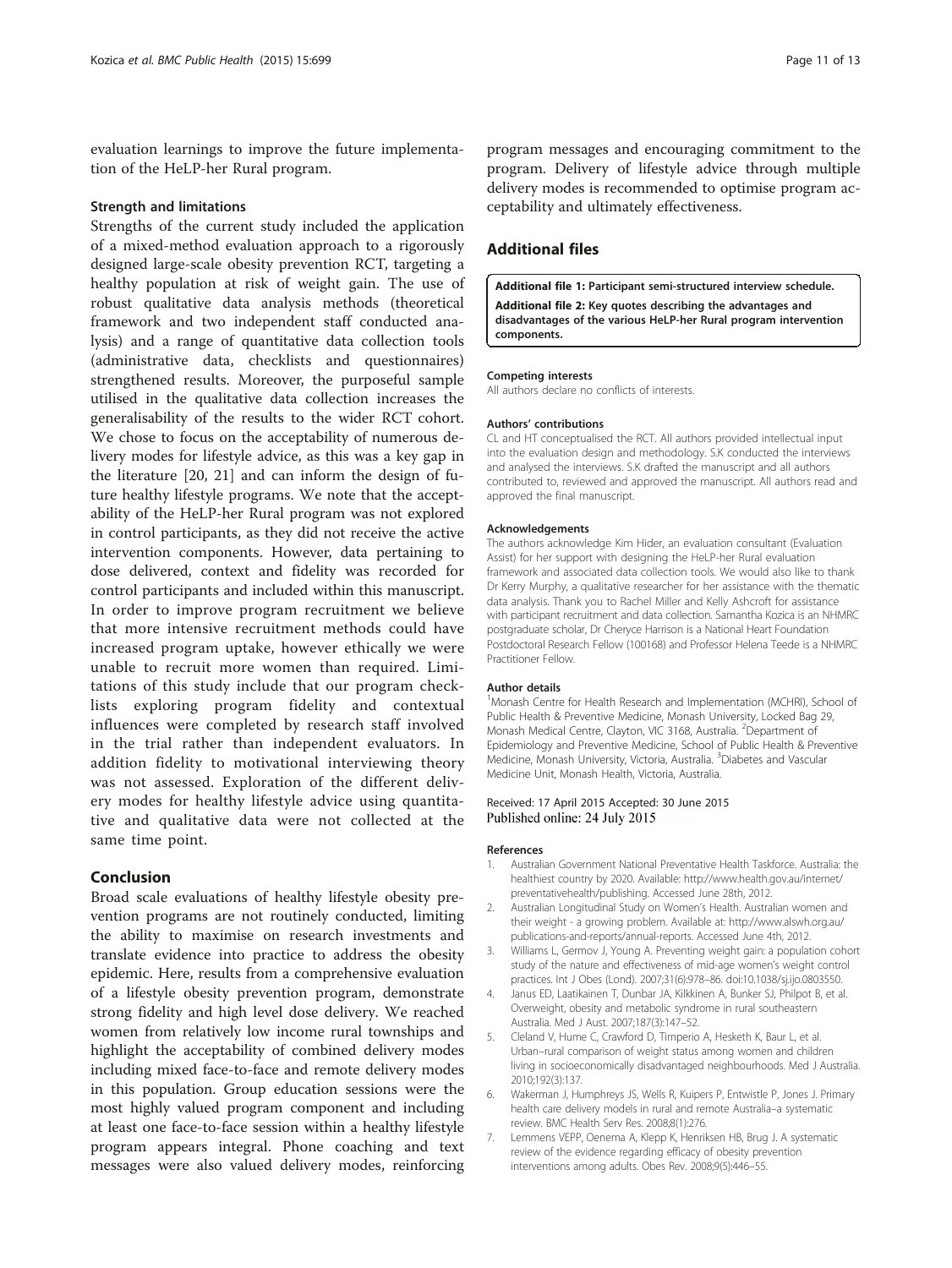- <span id="page-11-0"></span>8. Lombard CB, Deeks AA, Teede HJ. A systematic review of interventions aimed at the prevention of weight gain in adults. Public Health Nutr. 2009;12(11):2236–46. doi:[10.1017/S1368980009990577.](http://dx.doi.org/10.1017/S1368980009990577)
- Partridge S, Juan SH, McGeechan K, Bauman A, Allman FM. Poor quality of external validity reporting limits generalizability of overweight and/or obesity lifestyle prevention interventions in young adults: a systematic review. Obes Rev. 2015;16(1):13–31.
- 10. Kumanyika S, Jeffery R, Morabia A, Ritenbaugh C, Antipatis V. Public Health Approaches to the Prevention of Obesity (PHAPO) Working Group of the International Obesity Task Force (IOTF). Obesity Prevention. 2002;26:425–36.
- 11. Rabin BA, Brownson RC, Haire-Joshu D, Kreuter MW, Weaver NL. A glossary for dissemination and implementation research in health. J Public Health Manag Pract. 2008;14(2):117.
- 12. Brown T, Kelly S, Summerbell C. Prevention of obesity: a review of interventions. Obes Rev. 2007;8(s1):127–30.
- 13. Moore GF, Audrey S, Barker M, Bond L, Bonell C, Hardeman W, et al. Process evaluation of complex interventions: Medical Research Council guidance. British Medical Journal. 2015;350:h1258.
- 14. Steckler AB, Linnan L, Israel B. Process evaluation for public health interventions and research. San Francisco, Calif: Jossey-Bass A Wiley Imprint; 2002
- 15. Grant A, Treweek S, Dreischulte T, Foy R, Guthrie B. Process evaluations for cluster-randomised trials of complex interventions: a proposed framework for design and reporting. Trials. 2013;14(1):15.
- 16. Saunders RP, Evans MH, Joshi P. Developing a process-evaluation plan for assessing health promotion program implementation: a how-to guide. Health Promot Pract. 2005;6(2):134–47.
- 17. King L, Gill T, Allender S, Swinburn B. Best practice principles for communitybased obesity prevention: development, content and application. Obesity Reviews. 2011;12(5):329–38. doi:[10.1111/j.1467-789X.2010.00798.x.](http://dx.doi.org/10.1111/j.1467-789X.2010.00798.x)
- 18. Griffin TL, Pallan MJ, Clarke JL, Lancashire ER, Lyon A, Parry JM, et al. Process evaluation design in a cluster randomised controlled childhood obesity prevention trial: the WAVES study. Int J Behav Nutr Phys Act. 2014;11(1):112.
- 19. Jenkinson KA, Naughton G, Benson AC. The GLAMA (Girls! Lead! Achieve! Mentor! Activate!) physical activity and peer leadership intervention pilot project: a process evaluation using the RE-AIM framework. BMC Public Health. 2012;12:55. doi:[10.1186/1471-2458-12-55](http://dx.doi.org/10.1186/1471-2458-12-55).
- 20. Hardeman W, Griffin S, Johnston M, Kinmonth A, Wareham N. Interventions to prevent weight gain: a systematic review of psychological models and behaviour change methods. International Journal of Obesity & Related Metabolic Disorders. 2000;24(2)131-43.
- 21. Klem ML, Viteri JE, Wing RR. Primary prevention of weight gain for women aged 25–34: the acceptability of treatment formats. International Journal of Obesity. 2000;24(2):219–25. doi:[10.1038/sj.ijo.0801117.](http://dx.doi.org/10.1038/sj.ijo.0801117)
- 22. Lombard CB, Harrison CL, Kozica SL, Zoungas S, Keating C, Teede HJ. Effectiveness and implementation of an obesity prevention intervention: the HeLP-her Rural cluster randomised controlled trial. BMC Public Health. 2014;14(1):608.
- 23. Deci EL, Ryan RM. Self-Determination. The Corsini Encyclopedia of Psychology: John Wiley & Sons; 2010. Avaliable at: [http://dx.doi.org/10.1002/](http://dx.doi.org/10.1002/9780470479216.corpsy0834) [9780470479216.corpsy0834](http://dx.doi.org/10.1002/9780470479216.corpsy0834). Accessed January 10th 2013.
- 24. Miller WR, Rollnick S. Motivational interviewing: Helping people change. Guilford press; 2012
- 25. Lombard C, Deeks A, Jolley D, Ball K, Teede H. A low intensity, community based lifestyle programme to prevent weight gain in women with young children: cluster randomised controlled trial. BMJ. 2010;341:c3215. doi[:10.1136/bmj.c3215](http://dx.doi.org/10.1136/bmj.c3215).
- 26. Hanley JA, Negassa A. Edwardes MDd, Forrester JE. Statistical Analysis of Correlated Data Using Generalized Estimating Equations: An Orientation. Am J Epidemiol. 2003;157(4):364–75. doi:[10.1093/aje/kwf215.](http://dx.doi.org/10.1093/aje/kwf215)
- 27. Harrison CL, Lombard CB, Strauss BJ, Teede HJ. Optimizing healthy gestational weight gain in women at high risk of gestational diabetes: A randomized controlled trial. Obesity. 2013;21(5):904–9. doi[:10.1002/](http://dx.doi.org/10.1002/oby.20163) [oby.20163.](http://dx.doi.org/10.1002/oby.20163)
- 28. Hutfless S, Gudzune KA, Maruthur N, Wilson RF, Bleich SN, Lau BD, et al. Strategies to Prevent Weight Gain in Adults: A Systematic Review. Am J Prev Med. 2013;45(6):e41–51.
- 29. Rubak S, Sandbæk A, Lauritzen T, Christensen B. Motivational interviewing: a systematic review and meta-analysis. British J General Practice. 2005;55(513):305–12.
- 30. Free C, Phillips G, Galli L, Watson L, Felix L, Edwards P, et al. The effectiveness of mobile-health technology-based health behaviour change or disease management interventions for health care consumers: a systematic review. PLoS Med. 2013;10(1):e1001362.
- 31. Baranowski T, Stables G. Process evaluations of the 5-a-day projects. Health Educ Behav. 2000;27(2):157–66.
- 32. Australian Bureau of Statistics. Socio-economic indexes for areas: information paper, census of population and housing,. Canberra. 2011. 2013.
- 33. SPSS v 19. SPSS. 19.0 ed2011.
- 34. Barnett J, Aguilar S, Brittner M, Bonuck K. Recruiting and retaining low-income, multi-ethnic women into randomized controlled trials: Successful strategies and staffing. Contemporary clinical trials. 2012.
- 35. Gilliss CL, Lee KA, Gutierrez Y, Taylor D, Beyene Y, Neuhaus J, et al. Recruitment and retention of healthy minority women into communitybased longitudinal research. J Womens Health Gend Based Med. 2001;10(1):77–85.
- 36. Sullivan J. Subject recruitment and retention: barriers to success. 2004.
- 37. Strauss AL, Corbin J. Basics of qualitative research. CA: Sage publications Newbury Park; 1990.
- 38. Kozica SL, Lombard CB, Ilic D, Murphy K, Teede H J, Harrison C L. Initiating and continuing behaviour change within a weight gain prevention trial: A qualitative investigation. . PLoS Medicine. 2015;In press
- 39. Bonevski B, Randell M, Paul C, Chapman K, Twyman L, Bryant J, et al. Reaching the hard-to-reach: a systematic review of strategies for improving health and medical research with socially disadvantaged groups. BMC Med Res Methodol. 2014;14(1):42.
- 40. Schmitz K, Jensen M, Kugler K, Jeffery R, Leon A. Strength training for obesity prevention in midlife women. Int J Obes (Lond). 2003;27(3):326–33.
- 41. Wang Y, Beydoun MA. The obesity epidemic in the United States—gender, age, socioeconomic, racial/ethnic, and geographic characteristics: a systematic review and meta-regression analysis. Epidemiol Rev. 2007;29(1):6–28.
- 42. Ball K, Mishra GD, Thane CW, Hodge A. How well do Australian women comply with dietary guidelines? Public health nutrition. 2004;7(3):443–52. doi[:10.1079/PHN2003538 S1368980004000503 \[pii\]](http://dx.doi.org/10.1079/PHN2003538%20S1368980004000503%20%5Bpii%5D).
- 43. Carroll JK, Yancey AK, Spring B, Figueroa-Moseley C, Mohr DC, Mustian KM, et al. What are successful recruitment and retention strategies for underserved populations? Examining physical activity interventions in primary care and community settings. Translational Beha Med. 2011;1(2):234–51.
- 44. Levine MD, Klem ML, Kalarchian MA, Wing RR, Weissfeld L, Qin L, et al. Weight gain prevention among women. Obesity. 2007;15(5):1267–77.
- 45. Leonard A, Hutchesson M, Patterson A, Chalmers K, Collins C. Recruitment and retention of young women into nutrition research studies: practical considerations. Trials. 2014;15(1):23.
- 46. Eakin EG, Lawler SP, Vandelanotte C, Owen N. Telephone interventions for physical activity and dietary behavior change: a systematic review. Am J Prev Med. 2007;32(5):419–34.
- 47. Cole-Lewis H, Kershaw T. Text messaging as a tool for behavior change in disease prevention and management. Epidemiol Rev. 2010;32(1):56–69.
- 48. Stephens J, Allen J. Mobile phone interventions to increase physical activity and reduce weight: a systematic review. J Cardiovascular Nursing. 2013;28(4):320–9.
- 49. Paul-Ebhohimhen V, Avenell A. A systematic review of the effectiveness of group versus individual treatments for adult obesity. Obes Facts. 2009;2(1):17–24.
- 50. Rucker-Whitaker C, Flynn KJ, Kravitz G, Eaton C, Calvin JE, Powell LH. Understanding African-American participation in a behavioral intervention: Results from focus groups. Contemporary clinical trials. 2006;27(3):274–86.
- 51. Thomas SL, Hyde J, Karunaratne A, Kausman R, Komesaroff PA. They all work… when you stick to them": A qualitative investigation of dieting, weight loss, and physical exercise, in obese individuals. Nutr J. 2008;7(1):1–7.
- 52. National Rural Health Alliance. Mental health & suicide in rural & remote Australia. Available:<http://www.ruralhealth.org.au/factsheets>. Accessed April 20th, 2015.
- 53. Gudzune K, Hutfless S, Maruthur N, Wilson R, Segal J. Strategies to prevent weight gain in workplace and college settings: A systematic review. Prev Med. 2013;57(4):268–77.